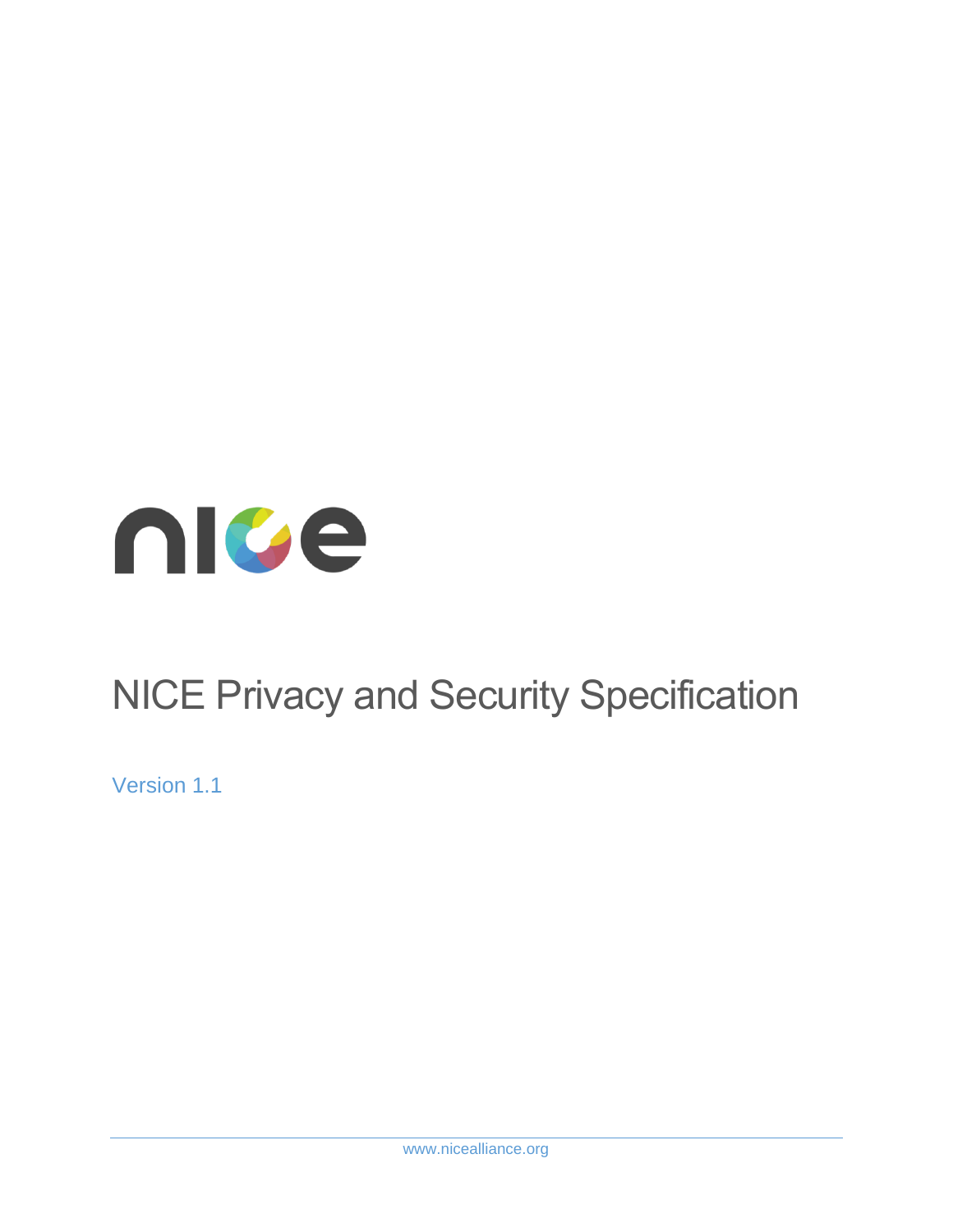Copyright 2019, 2020, 2022 NICE Alliance Promoters and other contributors to this document. All rights reserved. Third-party trademarks and names are the property of their respective owners.

Recipients of this document may copy, distribute, publish, or display this document so long as this copyright notice, license and disclaimer are retained with all copies of the document. No license is granted to modify this document.

THIS DOCUMENT IS PROVIDED "AS IS" AND WITHOUT WARRANTY OF ANY KIND. THE NICE ALLIANCE PROMOTERS AND ANY CONTRIBUTORS MAKEOR HAVE MADE NO REPRESENTATIONS OR WARRANTIES WHAT SO EVER EXPRESS OR IMPLIED, STATUTORY OR OTHERWISE, REGARDING THE CONTENTS OF THIS DOCUMENTS AND/OR USE THEREOF, INCLUDING WITHOUT LIMITATION, ANY REPRESENTATION OR WARRANTY OF ACCURACY, RELIABILITY, MERCHANTABILITY, GOOD TITLE, NON-INFRINGEMENT, OR FITNESS FOR ANY PARTICULAR PURPOSE.

IN NO EVENT SHALL THE NICE ALLIANCE PROMOTERS, ANY CONTRIBUTORS OR THEIR AFFILIATES,INCLUDING THEIR RESPECTIVE EMPLOYEES, DIRECTORS, OFFICERS OR AGENTS, BE LIABLE FOR ANY DIRECT, INDIRECT, SPECIAL, INCIDENTAL, PUNITIVE OR CONSEQUENTIAL DAMAGES, ARISING OUT OF OR RELATING TO ANY USE OR DISTRIBUTION OF OR INABILITY TO USE THIS DOCUMENT(INCLUDING FUTURE UPDATES TO THIS DOCUMENTS), WHETHER OR NOT (1)SUCH DAMAGES ARE BASED UPON TORT, NEGLIGENCE, FRAUD, WARRANTY, CONTRACT OR ANY OTHR LEGAL THEORY, (2) THE NICE ALLIANCE PROMOTERS, CONTRIBUTORS OR THEIR AFFILIATES HAVE BEEN ADVISED OF THE POSSIBILITY OF SUCH DAMAGES;OR (3) SUCH DAMAGES WERE REASONABLY FORESEEABLE.

THIS DOCUMENT IS SUBJECT TO CHANGE AND UPDATED VERSIONS MAY BE DEVELOPED BY THE NICE ALLIANCE PROMOTERS.

Scenera, Inc., Nikon Corporation, Sony Semiconductor Solutions Corporation, Wistron Corporation and Hon Hai Precision Industry Co., Ltd.(NICE Alliance Promoters) contributed to this document.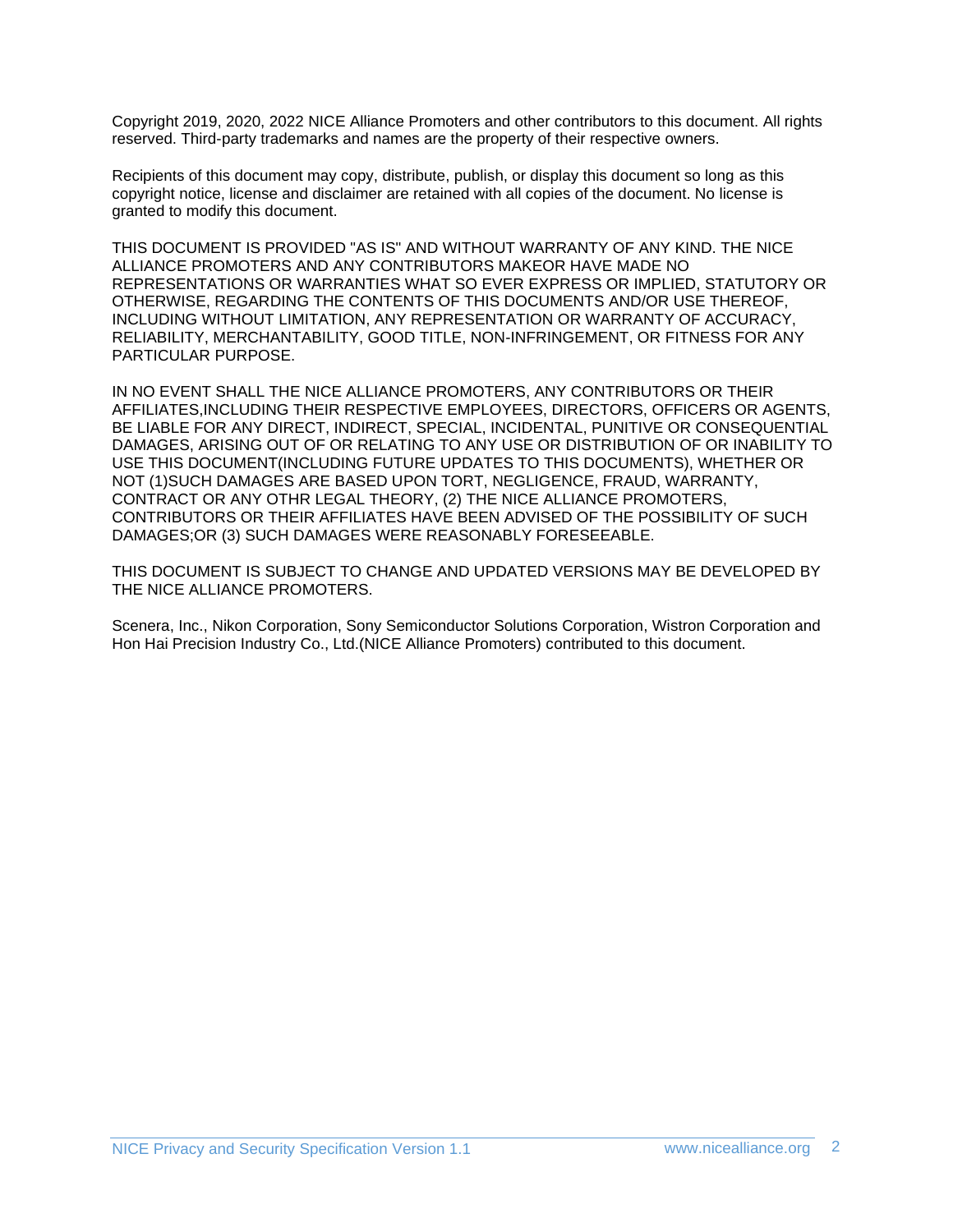# Edit History

| Version | Date        | Comments                    |
|---------|-------------|-----------------------------|
| 11      | 26 Jan 2022 | Initial Version 1.1 release |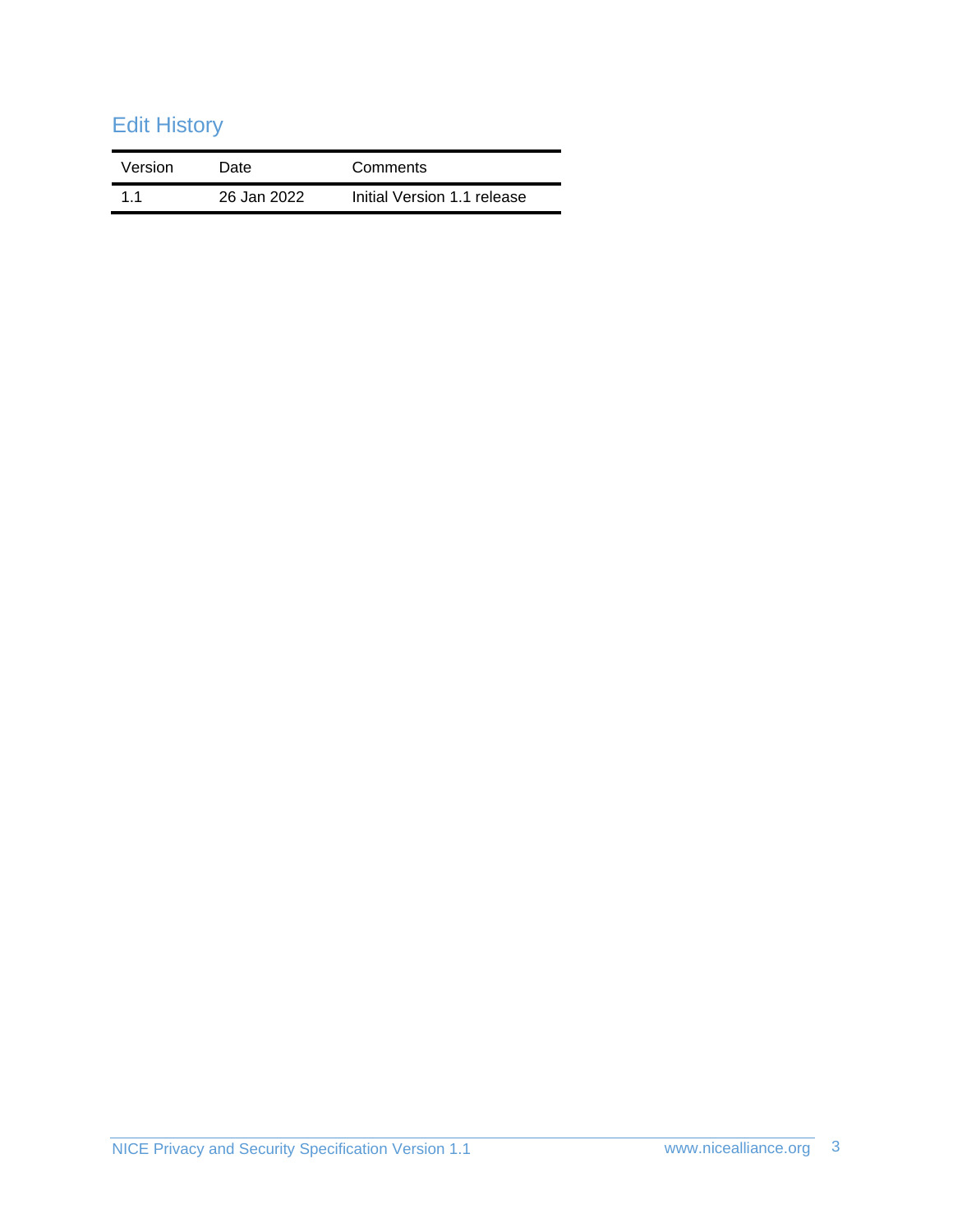# **Table of Contents**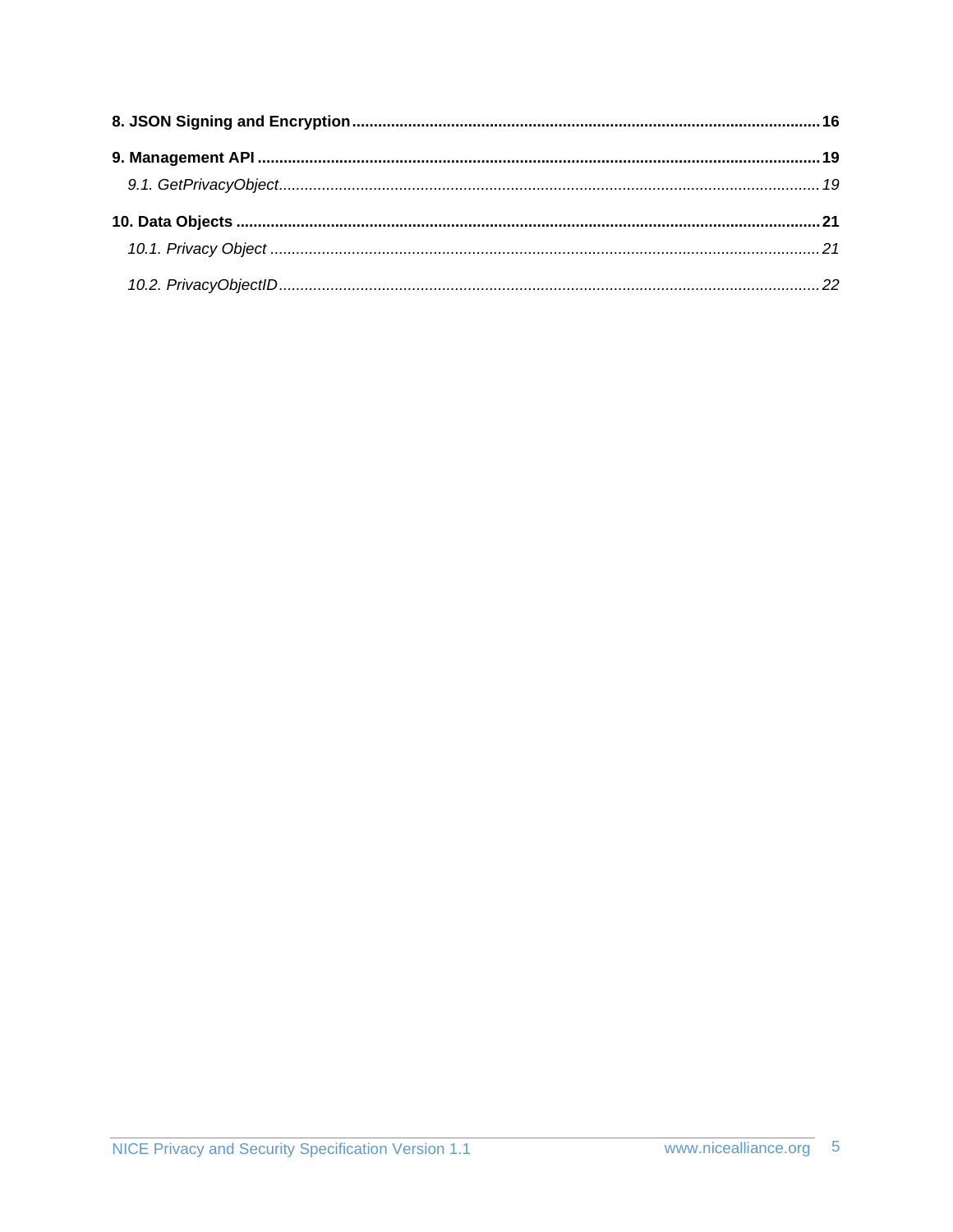# <span id="page-5-0"></span>**1. Scope**

This document provides an overview of security in the NICE System. It includes the overall threat model for the NICE System and the roles of the subsystems in the NICE System with regards to security.

It also describes how the privacy of data generated by Devices and Data Services is managed. This includes how data is encrypted, how the keys that are used to encrypt this data are managed and distributed and the rules that define how data may be analyzed and distributed. The scope of this specification includes Devices, Data Services and NICE Apps.

## <span id="page-5-1"></span>**2. Overview**

The NICE System provides for the security of the Data generated by Devices and Data Services. It also provides for the access control to Devices, Data Services and Apps. Each Entity in the NICE System has an EndPointID, a Private Key used for signing objects generated by the Device and used to decrypt objects sent to the Device. The NICE License Authority provides these credentials for Devices, while the NICE Account Service provides these credentials for Data Services and Apps.

The NICE System makes use of the Private Key and Public Key to distribute Content Keys to manage the encryption of Data in the NICE System. NICE also makes use of the Private Key and Public Key to protect access tokens that are used enable access to NICE Devices or Data Services. The NICE License Authority and NICE Account Service manages which Certificate Authorities shall be considered to be valid when a NICE Device communicates using TLS. This enables NICE Devices to communicate via TLS with other Entities which are not part of the NICE eco system.

The NICE System makes use of standard methods for the encryption of SceneData and SceneMarks. It makes use of TLS and DTLS to protect data links between devices. Access Tokens conform to the JSON Web Token format.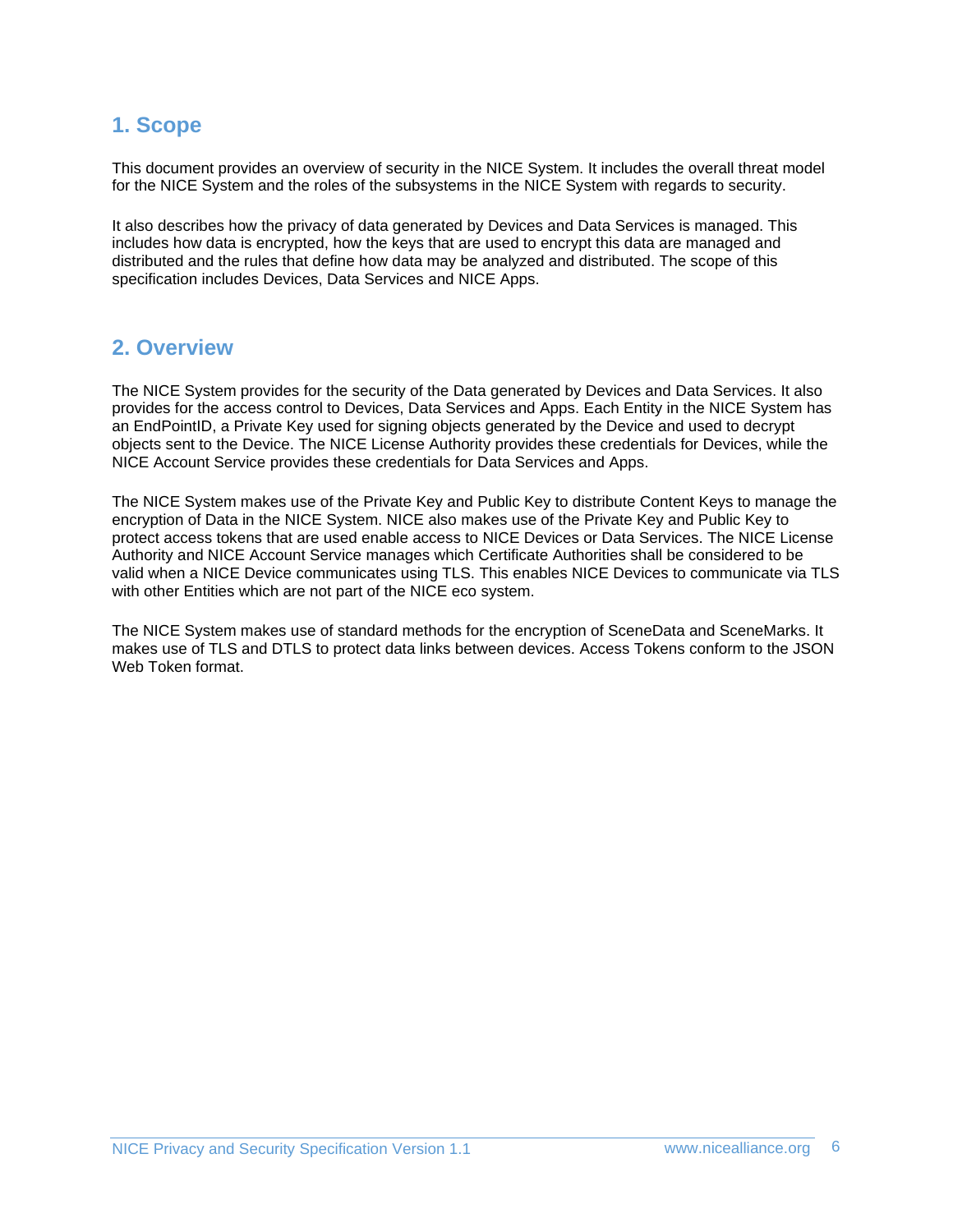# <span id="page-6-0"></span>**3. High Level Threat Model**

To ensure the security of Data, there are several aspects relating to security that need to be handled by the NICE specification. The major security assets in the system are the user's account, the devices, data (SceneMarks and SceneData) and Applications. See the following data table.

| Major security assets and threats with counter measures in the NICE system |                                                    |                                     |                                                            |  |
|----------------------------------------------------------------------------|----------------------------------------------------|-------------------------------------|------------------------------------------------------------|--|
| <b>Asset</b>                                                               | <b>Attack</b>                                      | <b>Attacker Motivation</b>          | <b>Counter Measure</b>                                     |  |
| Account                                                                    | Hijack of Account                                  | Ransom                              | <b>Managed Credentials</b>                                 |  |
|                                                                            | Full access to devices and<br>data                 | Invasion of Privacy                 | Revocable Access Tokens with<br>limited access and time of |  |
|                                                                            |                                                    | Disable Physical<br>Security        | access.                                                    |  |
|                                                                            |                                                    | Fraud                               |                                                            |  |
| Device                                                                     | Access Data                                        | Ransom                              | <b>Managed Credentials</b>                                 |  |
|                                                                            | Disable/Reconfigure                                | Invasion of Privacy                 | Managed Keys                                               |  |
|                                                                            | Rogue Computing                                    | Disable Physical<br>Security        | <b>Implementation Requirements</b>                         |  |
|                                                                            | Denial of service,<br><b>Cryptocurrency Mining</b> | Fraud                               |                                                            |  |
|                                                                            |                                                    | <b>Denial of Service</b><br>attacks |                                                            |  |
|                                                                            |                                                    | Cryptojacking                       |                                                            |  |
| Data                                                                       | Access Data                                        | Ransom                              | Data Encryption                                            |  |
|                                                                            | Publish Data, use data to<br>commit crimes         | Invasion of Privacy                 | <b>Privacy Management Service</b>                          |  |
|                                                                            | <b>Modify Data</b>                                 | Fraud                               | Limited access to data                                     |  |
|                                                                            |                                                    | Social Engineering                  | Defines how data may be used                               |  |
|                                                                            |                                                    |                                     | <b>Implementation Requirements</b>                         |  |
| App                                                                        | Fake App                                           | Implement attacks listed<br>above   | Manage Unique App Key                                      |  |
|                                                                            | <b>Steal User Credentials</b>                      |                                     | <b>Managed Credentials</b>                                 |  |
|                                                                            | Reverse Engineering of<br>App                      |                                     | <b>Privacy Management Service</b>                          |  |
|                                                                            | <b>Steal App Credentials</b>                       |                                     | <b>Implementation Requirements</b>                         |  |

Table 1. Major Security Assets and Threats with Counter Measures in the NICE System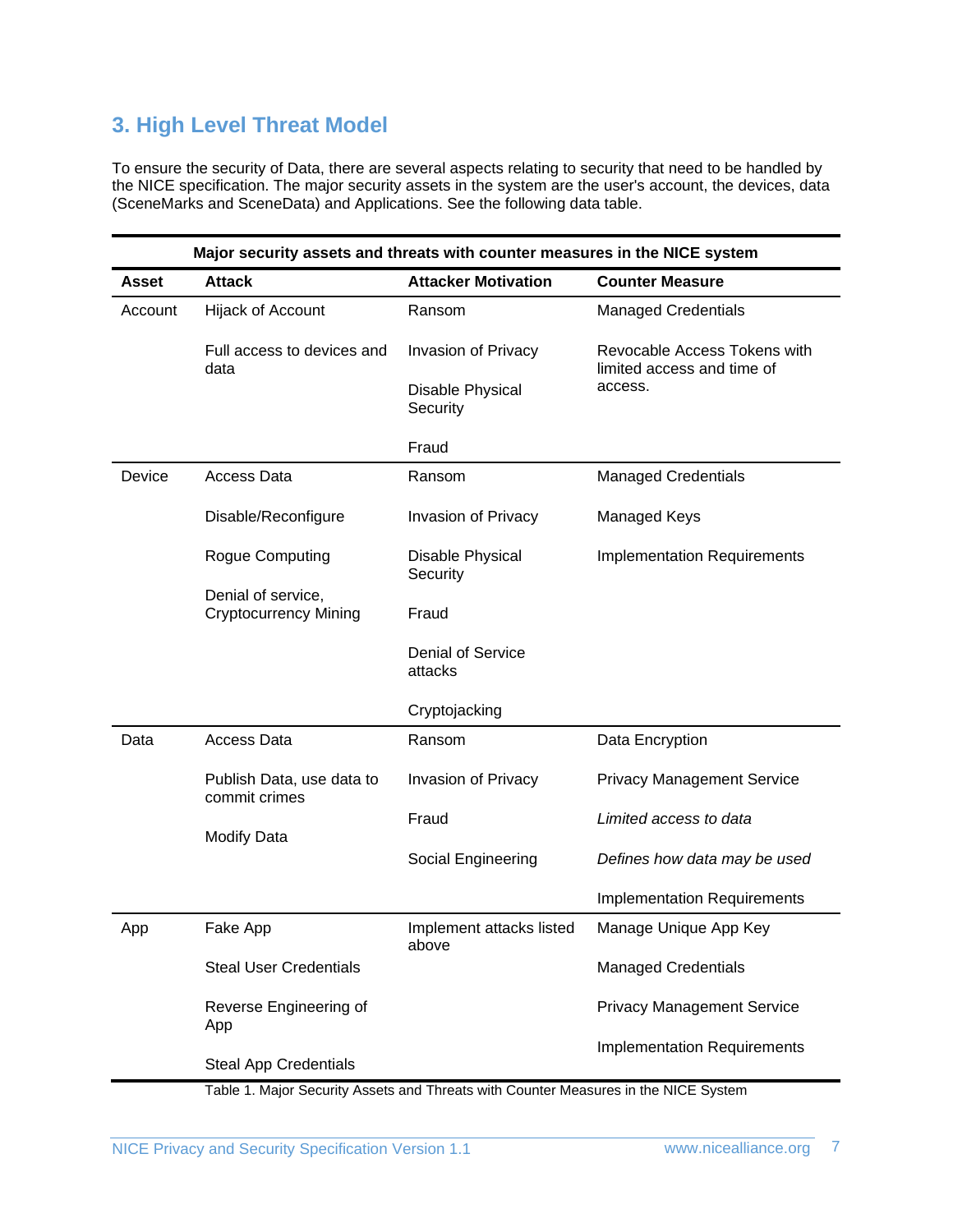The following functionality is used to protect these assets:

- **Device:**
	- o **Device Credential Management (Managed Credentials & Revocable Access Tokens with limited access and time of access)**
- **User Account:** 
	- o **Access Control (Managed Credentials & Revocable Access Tokens with limited access and time of access)**
- **Data:**
	- o **Privacy Management Service (Data Encryption, Privacy Management Service,**  *Limited access to data, Defines how data may be used,* **Implementation Requirements)**
- **App Provider:**
	- o **Credential Management (Managed Credentials)**
- **App Instance:**
	- o **Application Key (Manage Unique App Key, Implementation Requirements)**
	- o **Credential Management (Managed Credentials)**
	- o **Privacy Management Service**

[▲](#page-0-0) [Top](#page-0-0)

## <span id="page-7-0"></span>**4. Trust Management**

Key to any security system are the roles of parties in the system and how trust is managed. This section describes the hierarchy of entities that manage trust and how end users and devices fit into the trust model.

The highest authority in the NICE System is the NICE Licensing Authority (NICELA). This authority issues certificates to participants in the NICE System. The certificates used to create this hierarchy conform to the X.509 standard.

The following roles are defined in the NICE ecosystem:

- **NICE Licensing Authority**
	- o Certificate Authority
	- o Credential Generation and Distribution
- **NICE Account Service**
	- o Account Management Service
	- o Access Control Service
	- o Privacy Management Service
	- o Network Security Service
- **Device Manufacturer**
- **Device Seller**
- **App Developer**
- **App Instance**

## <span id="page-7-1"></span>4.1. NICE Licensing Authority

The NICE Licensing Authority provides root certificates for the participants in the NICE Ecosystem. It effectively brokers trust between the Device manufacturers and NICE Apps.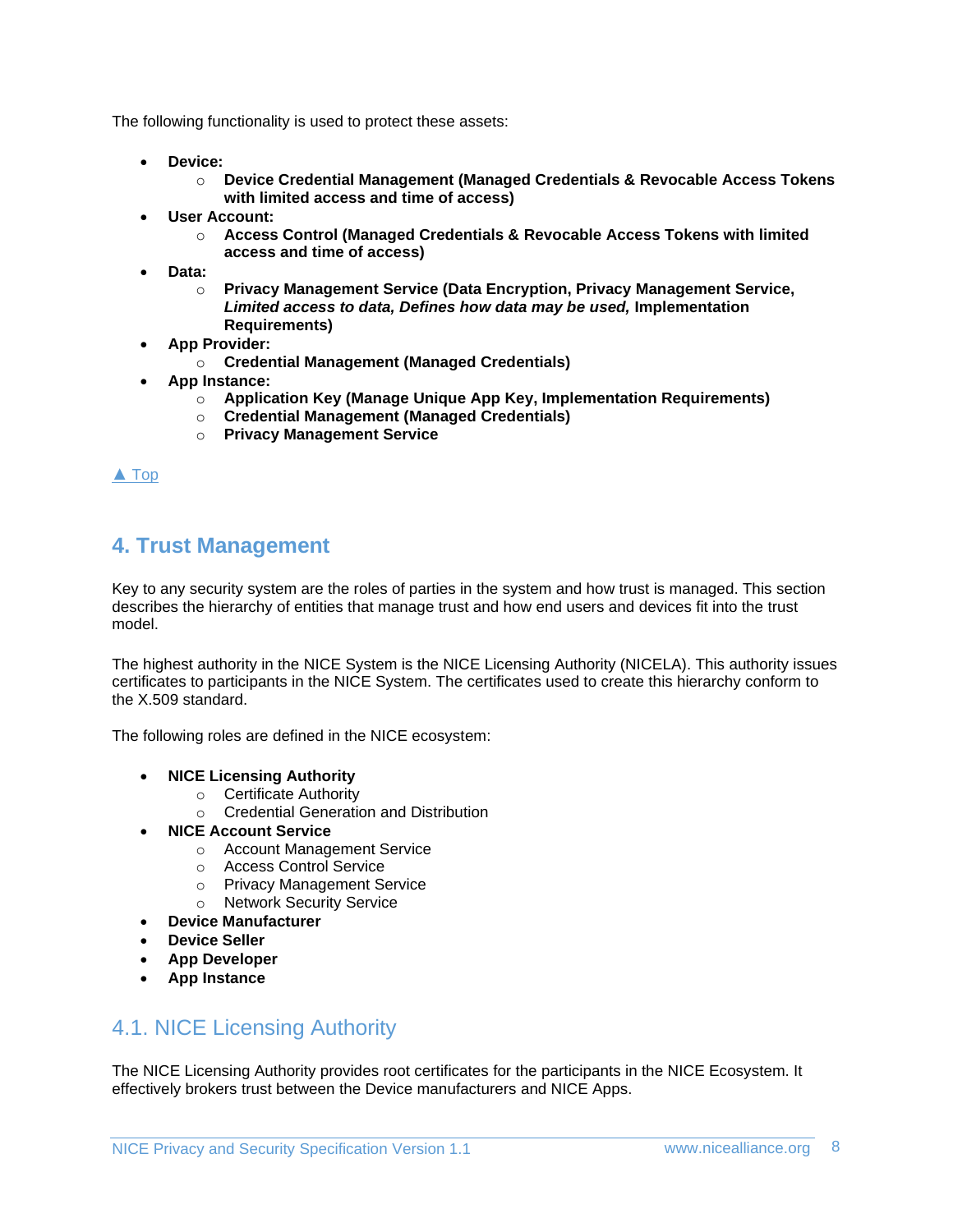- Each **Device** in the NICE Ecosystem is issued the following by the NICELA:
	- o **certificate and private signing key** used for signing objects generated by the Device and used for decrypting data sent to the Device.
- Each **NICE Account Service** in the NICE Ecosystem is provided **certificates** for validating the public key used to validate objects issued by the NICE Account Service.

# <span id="page-8-0"></span>4.2. NICE Account Service

Each NICE Account Service is issued certificates and private keys by the NICE licensing authority. One of these keys is used for encrypting objects sent to the NICEAS and the second is used for validating objects sent from the NICEAS. The NICE Account Service operates the Account Management Service, User Access Control Service, Privacy Management Service and Network Security.

## <span id="page-8-1"></span>4.2.1. Account Management Service

The Account Management Service manages the User's account settings and records. It maintains a list of Apps and Devices linked to a User's account.

## <span id="page-8-2"></span>4.2.2. Developer Portal

The Developer Portal enables the developer to register applications on one or more Account Management Services. Once the AppID has been registered on a NICE AS it is possible for users on the NICE AS to link the registered App to their Accounts.

# <span id="page-8-3"></span>4.2.3. DataPipelineController

The DataPipelineController configures the processing path from a Node through to an Application. The DataPipelineController will provide the DeviceNode with its SceneMode and configure the cloud component of the DataPipeline to perform further processing of SceneMarks in the cloud and define which apps will receive data from the created data pipelines.

# <span id="page-8-4"></span>4.2.4. User Access Control Service

This is responsible for managing access control the End User account credentials.

• It shall provide a high priority notification to the end user if and when the control of the device is transferred.

# <span id="page-8-5"></span>4.2.5. Privacy Management Service

This service is provided by the NICE Account Service.

- It manages the security of data generated by any party in the system.
- A Device that creates Scene Data uses SceneEncryptionKeys provided to it by the Privacy Management Service to encrypt the Scene Data that it generates.
- The Privacy Management Service manages who can access the Scene Data and what the entity may do with the Scene Data by issuing Privacy Objects which contain the SceneEncryptionKeys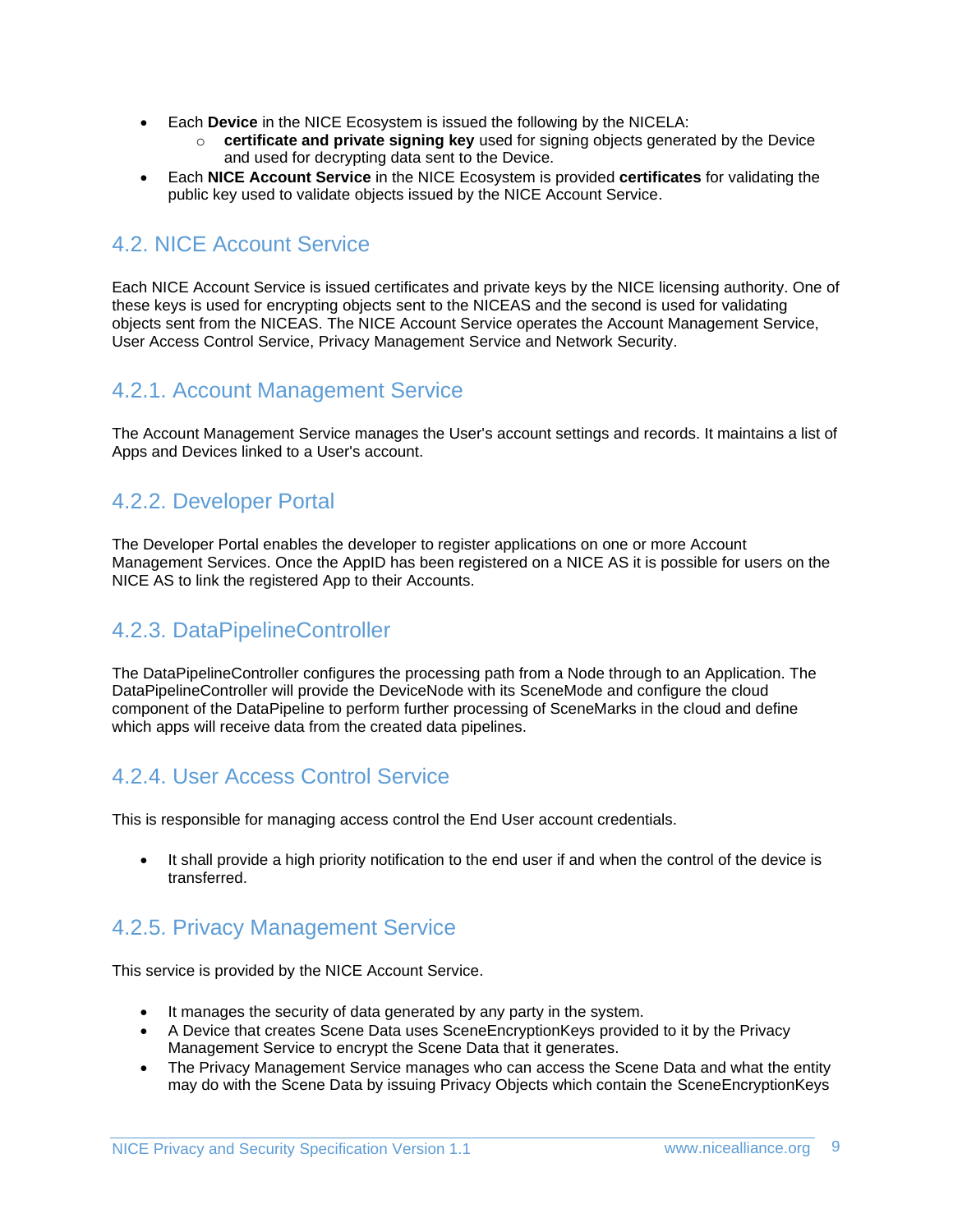that enable the Entity to decrypt the data and rules that determine what the Entity may do with the decrypted Scene Data.

• The Privacy Objects may also determine whether the Entity may export data and if so the SceneEncryptionKeys that shall be used to encrypt the exported data.

The Privacy Management Service controls which Entities may access this Scene Data by using Privacy Objects to control access to it.

# <span id="page-9-0"></span>4.3. Device Manufacturer

The Device Manufacturer provides a Device that is compliant to the NICE Specifications.

The Device Manufacturer:

- Performs conformance testing of the product to ensure that the product is functionally conforms to the specifications provided by the NICELA.
- Performs an audit on its implementation to ensure that it conforms to the Security Implementation Requirements defined by the NICELA.

The Device Manufacturer embeds a unique ID, Private Key into a Device.

- These are provided by the NICELA.
- These are used to set up secure communications with device and to enable the Device to validate itself when interacting with the NICE Account Service.

# <span id="page-9-1"></span>4.4. Device Seller

The Device Seller is the entity that brands and markets the device.

- The NICE device Seller notifies the NICELA of the devices that it is selling into the market.
- If this information is not provided the NICELA will not enable activation of the device onto a NICE Account Service.

The Device Seller is the brand or distributor who actually markets the product and manages any software updates in the field. The NICELA will only issue the X.509 certificate for a device and assign the device to a NICE Account Service if the device has been registered with the NICELA by the Device Seller. This registration is a backend process performed between the device seller and the NICELA.

#### [▲](#page-0-0) [Top](#page-0-0)

# <span id="page-9-2"></span>4.5. App Developer

The App Developer develops and distributes Apps that make use of the NICE System to consume SceneData and SceneMarks. The App Provider may have backend servers that process Data that is generated by Devices and Data Services associated with an End Users Account. If these backend servers are to process Data that is protected using the Privacy Management Service, the App Developer is required to have its own AccountD, X.509 certificates and Private Key to enable it to participate in the Privacy Management Service. The App Developer's system shall abide by the rules defined for processing data in the Privacy Objects. The App Developer shall protect data that it redistributes to App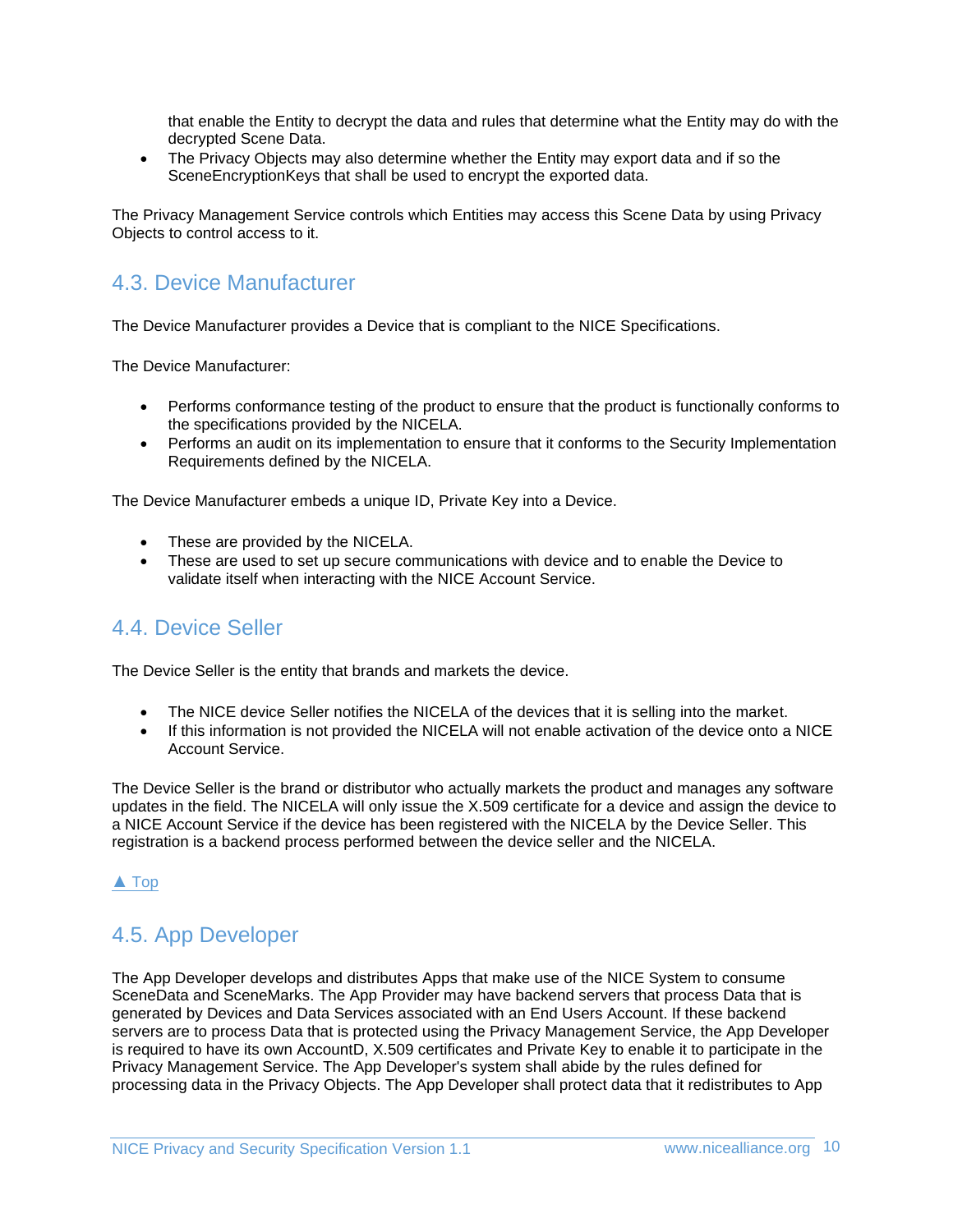Instances in accordance to the rules defined in the Privacy Object. This may be managed under the Privacy Management Service or an equivalent protection of Data distributed to App Instances.

In the case of the App instance processing data in a secured manner the App Instance shall have an AppInstanceID and Private Keys and Certificates for a key pair that is used for encrypting data sent to the AppInstance validating objects sent from the AppInstance.

### [▲](#page-0-0) [Top](#page-0-0)

## <span id="page-10-0"></span>4.6. AppInstances

The NICE Account Service controls the access that Apps have to data and devices associated with the User's Account.

- The configuration of Scene modes is controlled through the OAuth protocol, while the access to Scene Data is controlled through the Privacy Management Service.
- Where the App is a client to the Privacy Management Service, it is issued a certificate by the NICE Account Service. The key is generated by the App itself .

# <span id="page-10-1"></span>**5. Security Objects Used in the NICE Ecosystem**

The following objects are related to security in the NICE Ecosystem:

- The **DeviceSecurity Object** is issued by the NICELA to the device manufacture to enable the manufacturer to embed credentials into the device during manufacture.
- The **ManagenemtEndPoint Object** is issued by NICELA to the Device to indicate where it should get Management Object.
- The **Management Object** is issued by the NICELA and binds a device to a NICE Account Service.
- The **DeviceControl Object** configures the device to be managed by the NICE Account Service, the security settings of the device with respect to the security of the device on the network.
- The **SceneMode Object** configures the Node to be managed by the DataPipelineController.
- The **AppSecurity Object** enables the app developer or an app instance to access NICE API's and process NICE data.
- The **AppControl Object** configures the device to be managed by the NICE Account Service.
- The **AccessToken Object** contains Access Tokens as defined by JSON Web Token which enable an App or Service to access another Service or Device.
- The **Privacy Object** is provided to a device, app or service to enable the device, app or service to either generate scenedata or process scenedata.
- The **DeviceSeller Object** feeds back to the NICELA which devices the seller will be selling to consumers. This object is not encrypted or authenticated as it is used for administrative purposes only.
- The **TrustedTimeResponse Object** are used to synchronize the time stamp with the NICE LA.

These objects except for DeviceSeller Object are always encrypted using the Public Key of the Entity to which they are addressed.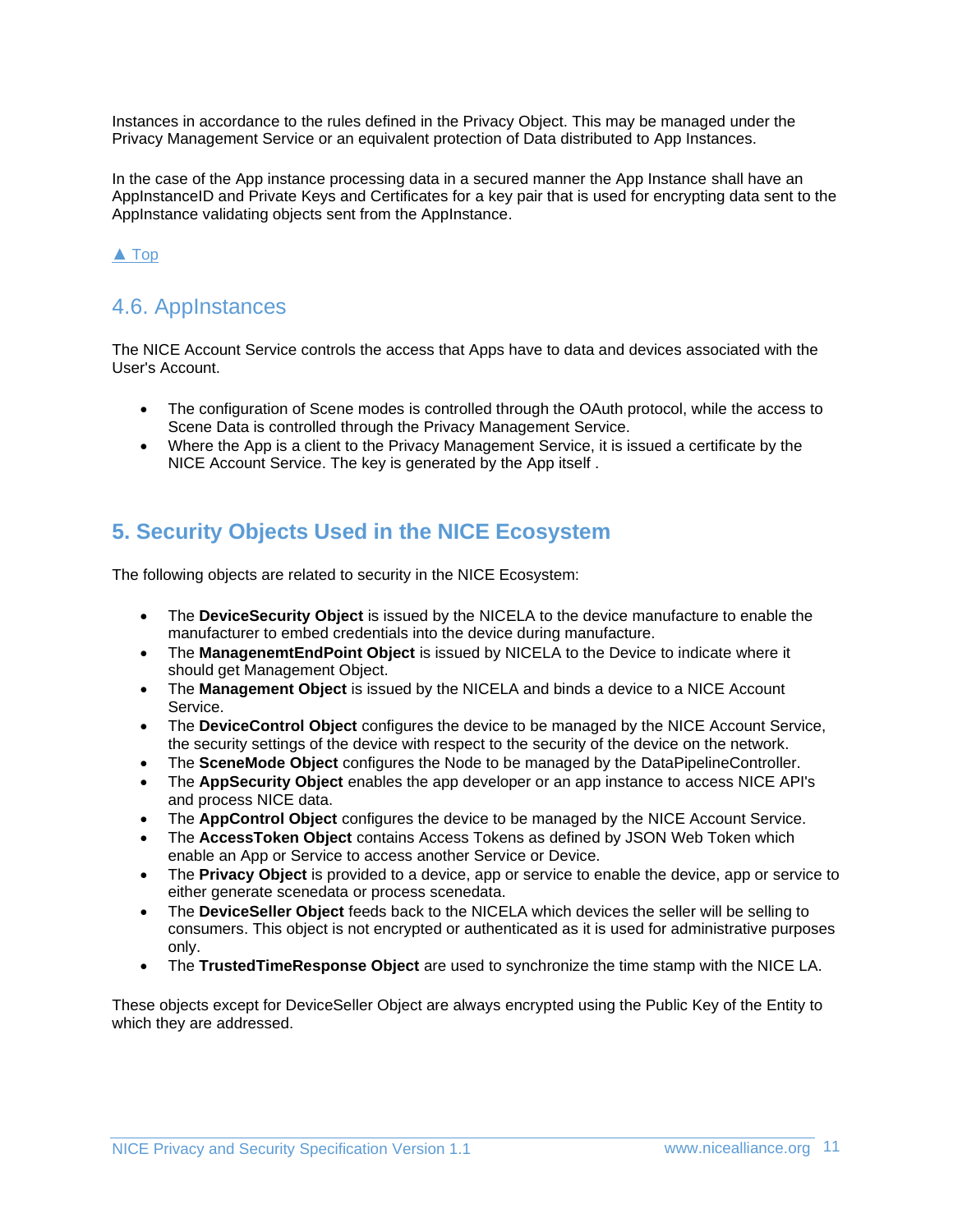

Figure 1. Keys Used to Encrypt Objects.

The **authentication** of the objects depends on the object.

- The **DeviceSecurity Object**, **ManagementEndPoint Object**, and **Management Object** are signed by the NICE License Authority.
- The **TrustedTimeResponse Object** and **AccessToken Object** are signed by either the NICE License Authority or NICE Account Service.
- The **SceneMode Object** is signed by DataPipelineController.
- The other Objects are signed by the NICE Account Service.



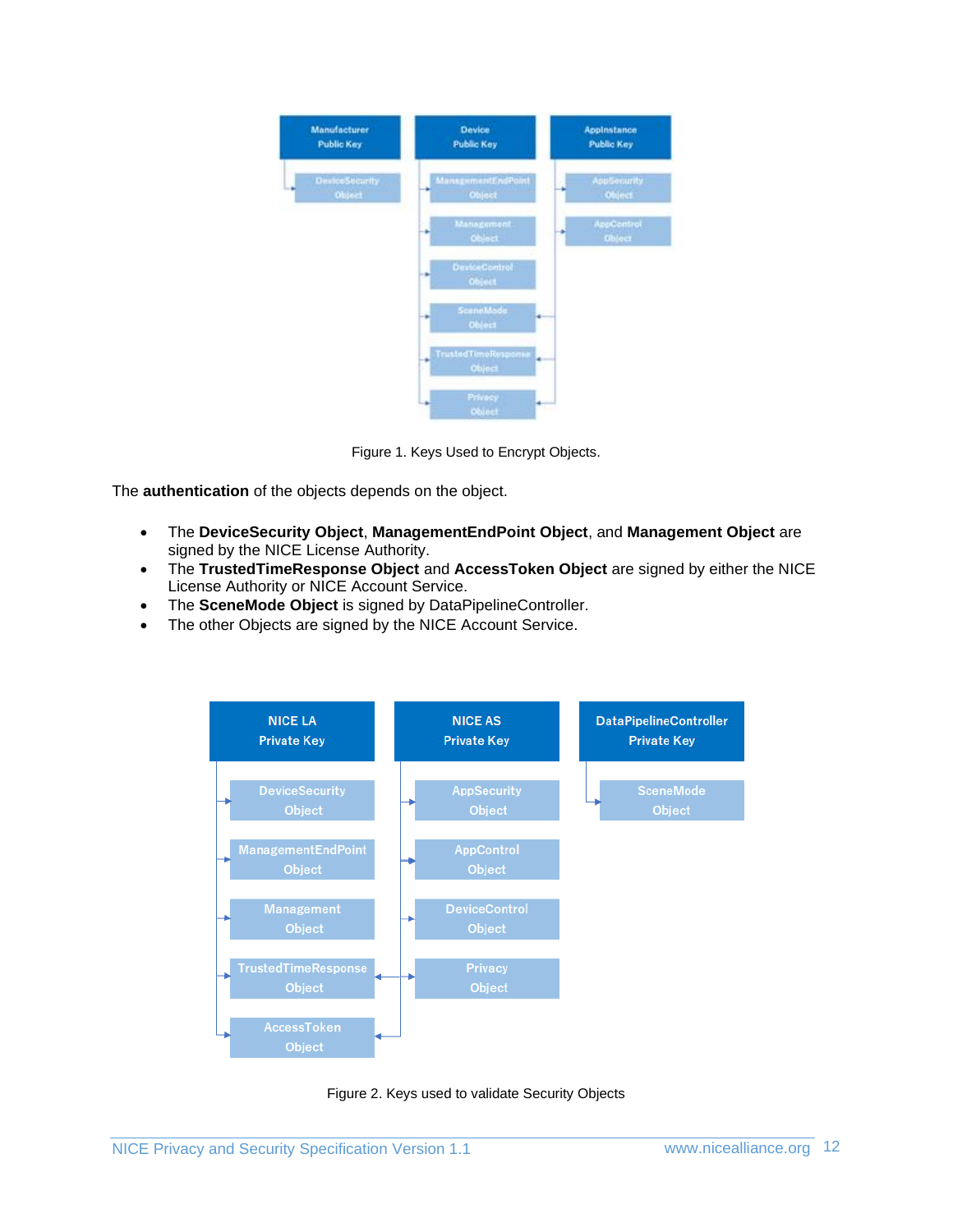#### [▲](#page-0-0) [Top](#page-0-0)

## <span id="page-12-1"></span><span id="page-12-0"></span>**6. Privacy Management**

## 6.1. Overview

Devices generate Data in the form of SceneMarks and SceneData. Data Services and Apps may receive this Data, further process it and feed it onto other Data Services or Apps. The NICE specifications require that the data links between Entities shall be encrypted using TLS. The Privacy Management Service manages the security of Data. This security extends beyond the link and includes the security of Data when stored on the Device or further distributed to other Devices, Data Services and Apps.

Each Entity within the NICE System has a Unique ID, a Private Key used for decrypting data sent to the Entity and a Private Key for signing objects generated by the Entity. These Entities include Devices, Data Services and Apps. The NICE Account Service further configures these Entities to have a Private Key and Certificate to enable them to participate in the Privacy Management Service.

A Node within a Device may be configured to generate SceneData and SceneMarks. As part of the SceneMode configuration for the Node, an Output that is outputting either SceneMarks and SceneData shall be configured to either encrypt or not encrypt the SceneMarks or SceneData. If the Data is to be encrypted, the SceneMode configuration shall include a SceneEncryptionKeyID that references the SceneEncryptionKey that shall be used to encrypt the Data.

The SceneEncryptionKey shall be distributed in a Privacy Object that is provided to the Device. The Privacy Object is encrypted using the Public Key for the Device and signed by the Private Key for the NICE Account Service. The Privacy Object may also contain rules for how the data shall be handled. This may include the removal of sensitive data from the data. For example faces within an image may be blanked out.

Other Entities that may process data shall also be provided with a Privacy Object that contains the same SceneEncryptionKey as was used for the encryption of the Data. These Privacy Objects may also contain rules for handling the Data once it has been decrypted. The Privacy Object is always addressed to a single Entity and is always encrypted using the Public Key for the Entity. A Privacy Object can only be decrypted by the Entity for which it is intended.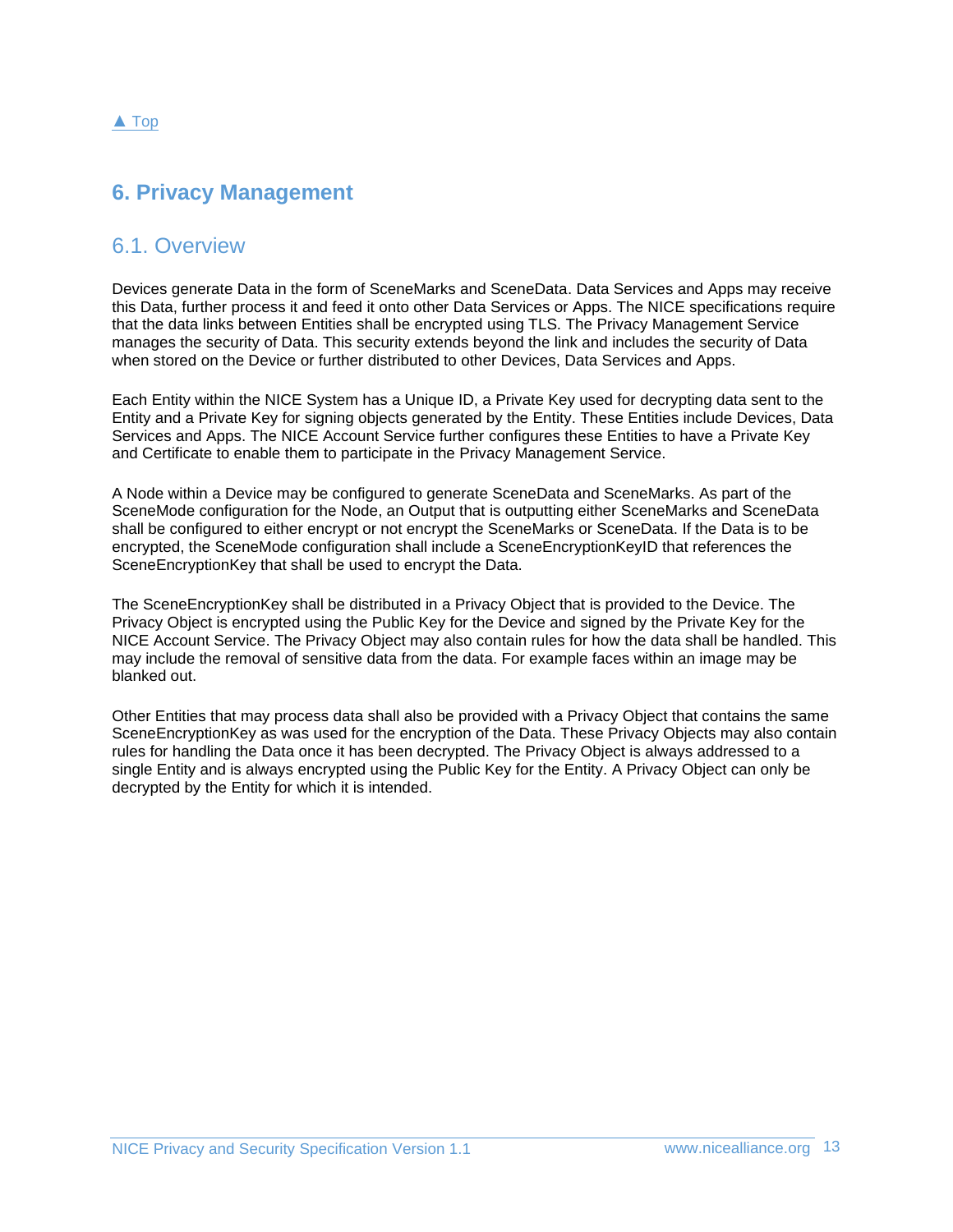

Figure 3. Processing of Protected Data Objects between Devices

## [▲](#page-0-0) [Top](#page-0-0)

## <span id="page-13-1"></span><span id="page-13-0"></span>6.2. Roles

## 6.2.1. Privacy Management Service

The Privacy Management Service enables the NICE Account Service to manage access to data. The End User controls which applications may access SceneData and SceneMarks. It provides fine grain control over the window of access and which data items may be accessed.

The Privacy Management Service manages the distribution of SceneEncryptionKeys used to either decrypt or encrypt SceneData. It is also responsible for defining the rules that are applied to access the SceneData. This service may be cloud based or for simple systems may be implemented in an appliance or in an individual device.

SceneEncryptionKeys are distributed by the Privacy Management Service through Privacy Objects.

[▲](#page-0-0) [Top](#page-0-0)

# <span id="page-13-2"></span>6.2.2. Privacy Agent

The Privacy Agent is responsible for processing the Privacy Object, managing the decryption or encryption and enforcing rules that are contained in the Privacy Object.

## <span id="page-13-3"></span>6.2.3. Device

The Device shall implement the following functions: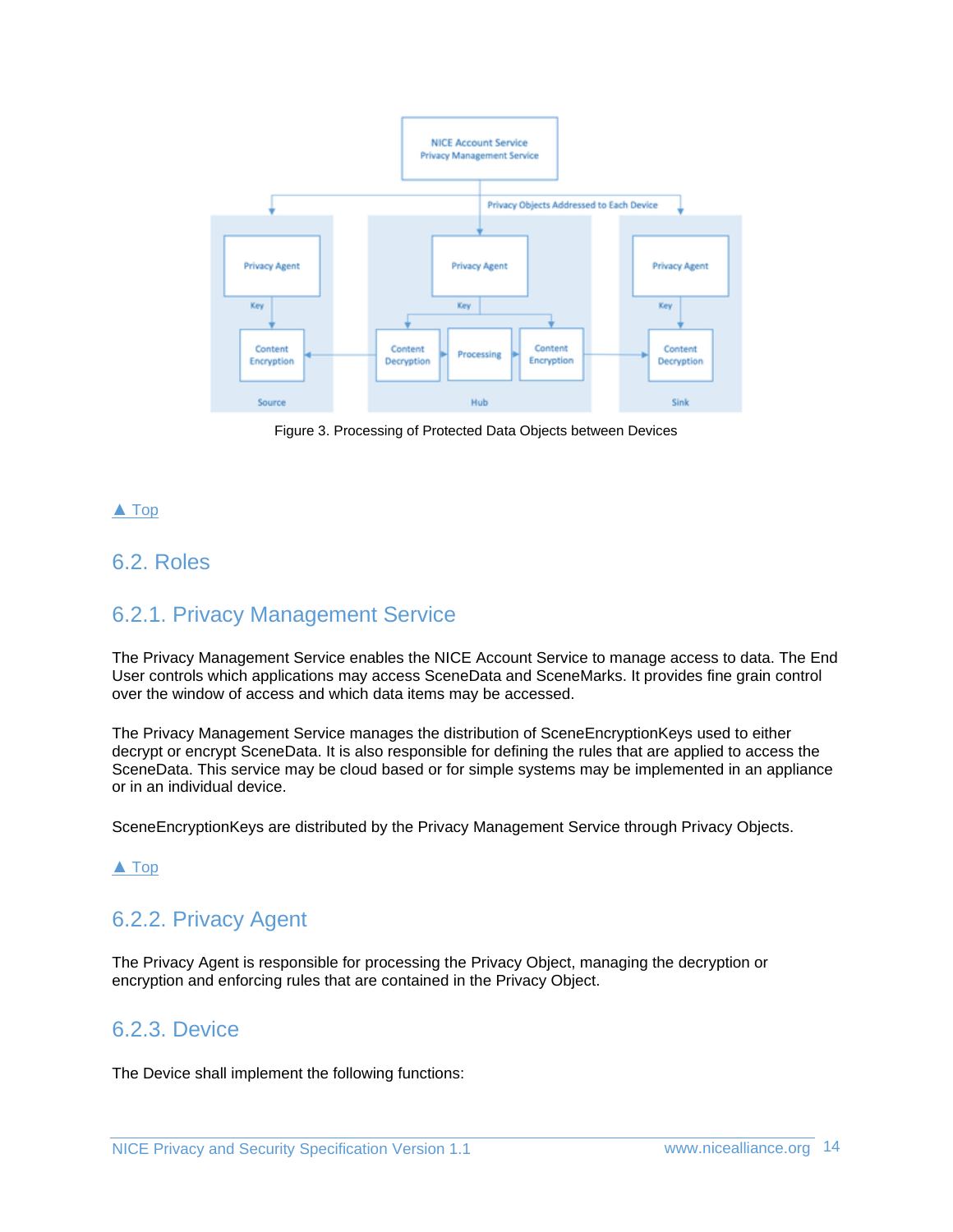- 1. Key Management and Storage.
- 2. Processing of Management, DeviceControl and Privacy Objects.
- 3. Processing of AccessTokens.

## <span id="page-14-0"></span>6.2.4. Node

A Device may contain one or more Nodes. A Node within a Device generates SceneData and SceneMark. The Device manages the SceneEncryption keys that are used by the Nodes in it.

#### [▲](#page-0-0) [Top](#page-0-0)

## <span id="page-14-1"></span>6.2.5. App Developer

The App Developer develops the App and may operate servers that distribute data to Instances of the App executing on mobile or other devices.

If the App Developer shall access Data that is secured with by the Privacy Management Service, the App Developer shall have a AccountID and have a Private Encryption Key and Private Signing Key. The App Developer shall conform to the requirements defined in the Privacy Object and the conditions for the operation of a NICE App including the securing of data.

# <span id="page-14-2"></span>6.2.6. App Instance

An App Instance generates a Private Public Key pair. The NICE AS generates a X.509 certificate for the App. Each instance of application has its own public private key pair.

#### [▲](#page-0-0) [Top](#page-0-0)

# <span id="page-14-3"></span>6.3. Privacy Object

The Privacy Object provides the Device with SceneEncryption Keys that are used to decrypt or encrypt data.

# <span id="page-14-4"></span>**7. Trusted Time**

Trusted time shall be used within the NICE System for the following purposes:

- 1. Trusted time stamping of SceneData and SceneMarks.
- 2. Prevention of replay attacks of sensitive messages.

The device shall maintain a Trusted Time clock. On power up the Device shall make a request for a Trusted Time Stamp from the NICE Account Service. In case the device has not been assigned to a NICE Account Service the request shall be made to the NICE License Authority. The NICE Account Service(s) and the NICELA shall have synchronized clocks.

The Trusted Time Protocol includes a challenge response system where the Device powers up, generates a random challenge, initiates a clock, transmits the challenge as a signed and encrypted JSON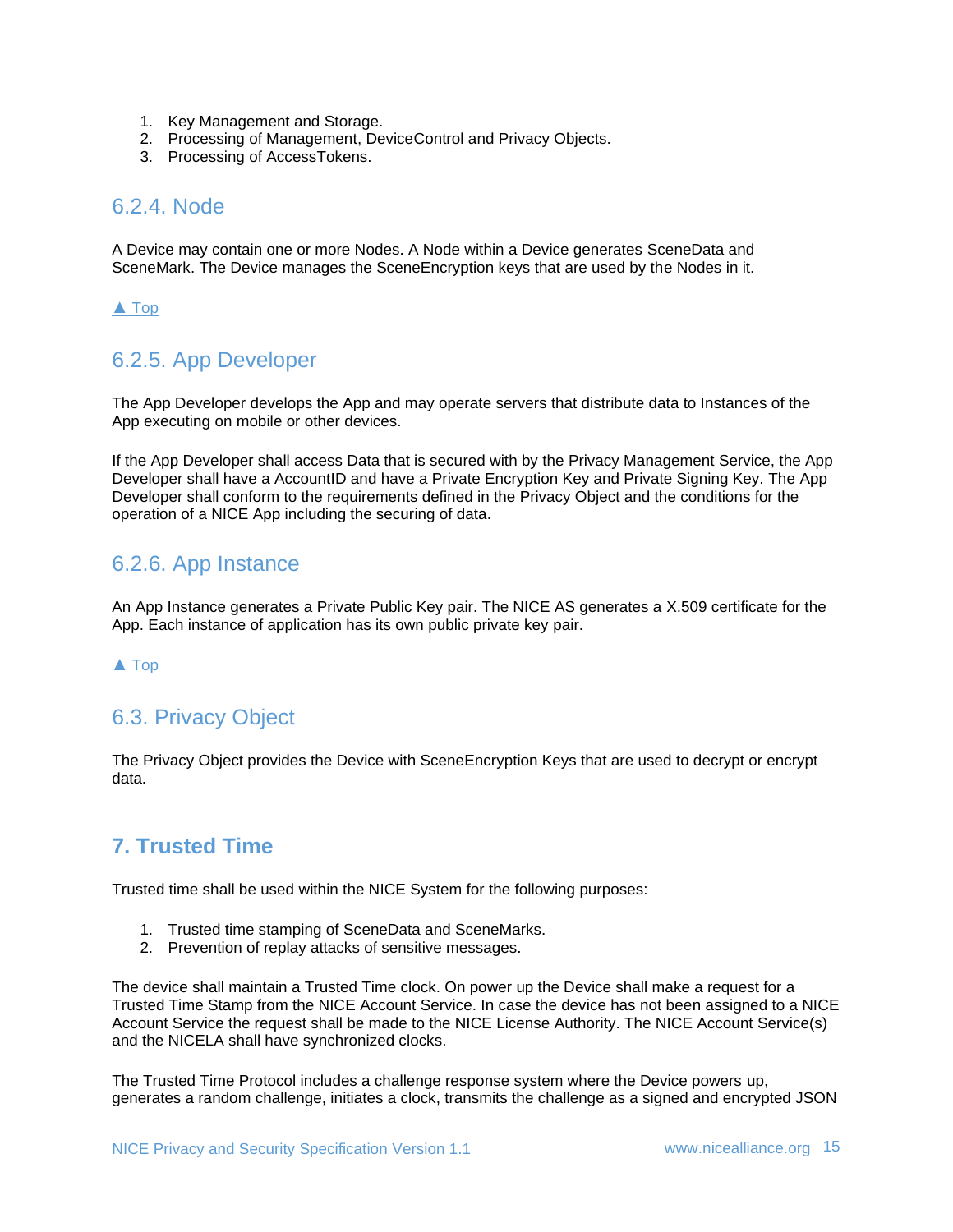object to the NICE Trusted Time Service which is part of the NICELA or NICEAS. The NICE Trusted Time Service returns an encrypted and signed response with original challenge and the NICE Trusted Time Service's time.

If this response passes verification, the challenge matches and has been received within 5 seconds of the original transmission, the time stamp shall be used to set the clock value for the Device.

- The Device may repeat this sequence if there is a requirement for greater certainty of the time on the device.
- The clock within the Device shall operate in a processor or zone which is not accessible by an Application on the Application processor.
- This protocol shall be performed at least on power up.
- The output of the clock shall be directly accessible to applications executing in the secure environment, without requiring processing by the Application Processor.

The following JSON objects shall be used in this protocol. The encryption and authentication of each object is done in the following way:

- 1. The TrustedTimeRequest Object is signed with the Private Key of the Device. The contents of the message are encrypted with the Public Key of the NICE Trusted Time Service.
- 2. The TrustedTimeResponse Object is signed with the Private Key of the NICE Secure Trusted Service and encrypted with the Public Key of the Device.

# <span id="page-15-0"></span>**8. JSON Signing and Encryption**

Any JSON object defined for Privacy Management or for Network Security shall be encrypted and signed in accordance with the JOSE specifications defined in RFC 7516 and RFC 7515. These objects are constructed in a prescribed format called Common Message Format (CMF). CMF Object used in NICE API call is called as CMFRequest Object. CMF Object used in the response of the API is called as CMFResponse Object. See the NICE Network Protocol Specification for details on CMF.

**JWE Compact Serialization** and **JWS Compact Serialization** respectively defined in RFC 7516 and RFC 7515 shall be used when encrypting and signing the Object.

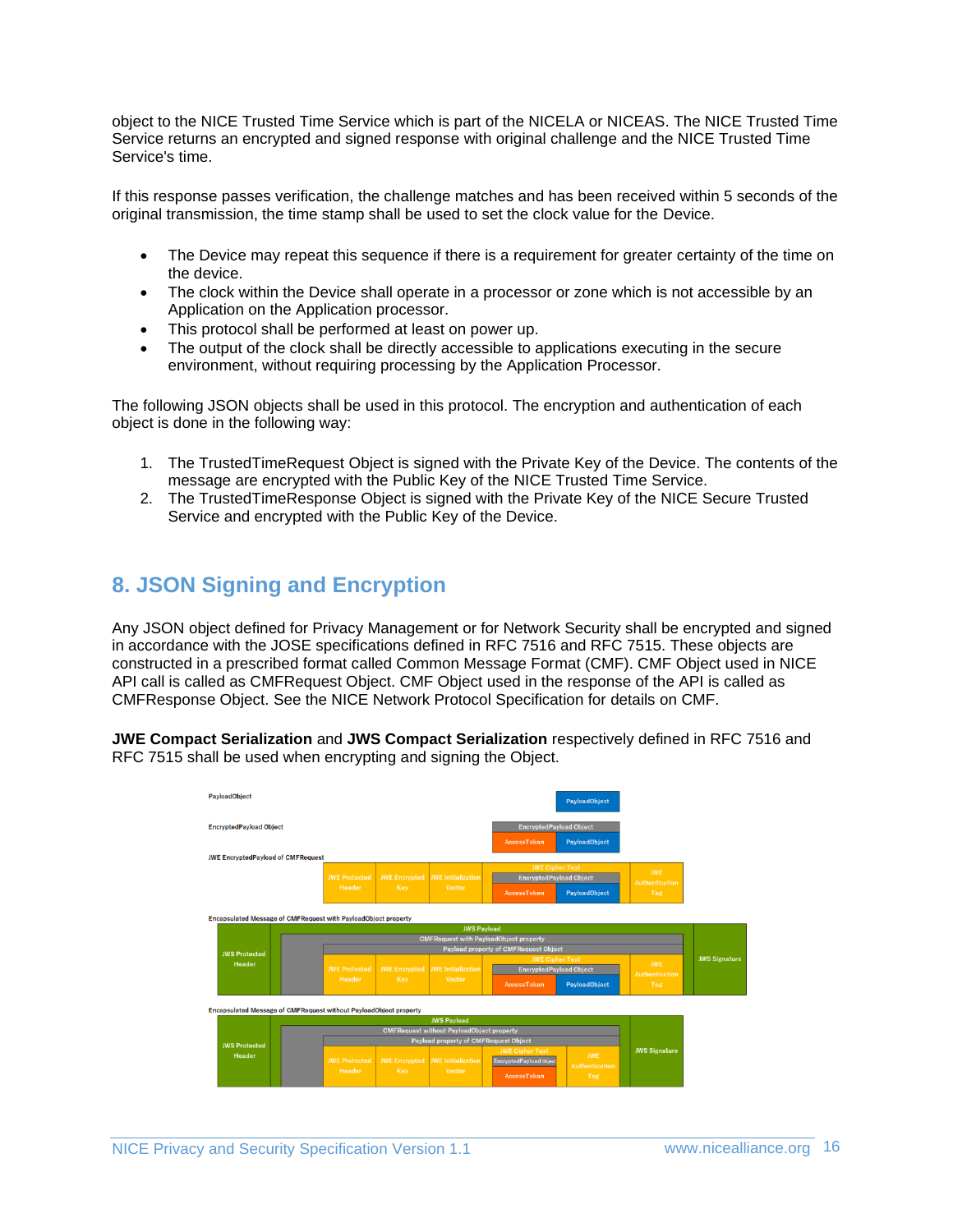

#### Figure 4. Encryption & Signing of JSON Objects in CMFRequest

Figure 5. Encryption & Signing of JSON Objects in CMFResponse

The following describes the specific methods and algorithms that should be applied in the context of the NICE specifications.

- The handling of signing of JSON objects shall be implemented according to RFC 7515.
- RFC 7515 provides the linkage between the signed JSON object and the relevant X.509 certificates.
- The public keys for the actors in the NICE system shall comply with the X.509 structure for digital certificates.

There are two categories of JSON objects:

- 1. Individually addressed objects that can only be processed by a specific Entity (Device, App or DataService). All Privacy, Management and Control Objects are in this category. These are encrypted with the public key of the receiving Entity.
- 2. Objects that can be accessed by multiple entities. These are encrypted using SceneEncryptionKeys that are distributed via Privacy Objects in JSON Web Key format defined in RFC 7517.

Prescribed parameters are carried in the JOSE header.

The following parameters defined in RFC 7516 are compulsory for JWE EncryptedPayload:

- "alg" (Algorithm) Header Parameter
- "enc" (Encryption Algorithm) Header Parameter
- "kid" (Key ID) Header Parameter

The following parameter defined in RFC 7518 is additionally required for "EC" Key Type JWE EncryptedPayload:

• "epk" (Ephemeral Public Key) Header Parameter

The "kid" references the ID of the Entity to which the object is addressed.

The following is the high level structure of the JWE EncryptedPayload.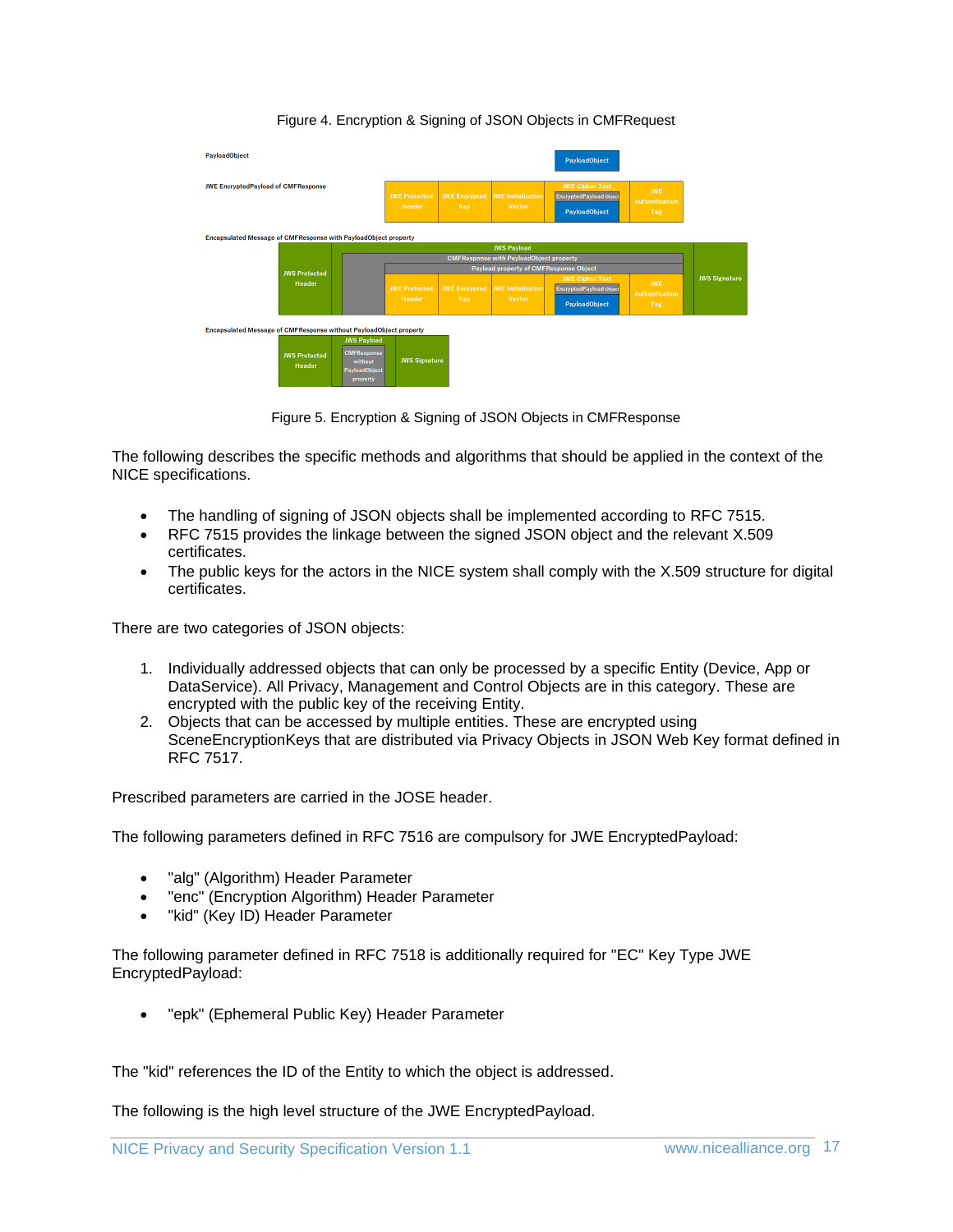- Certain fields in the security objects must be accessible when the JSON object is encrypted.
- These are carried in the protected header section of the JSON object (according to the JWE specification, these are covered by the authentication tag of the object but are not encrypted).
- These fields are indicated in the JSON schemas for the JSON security objects

| BASE64URL-ENCODE<br>BASE64URL-ENCODE<br>(UTF8(JOSE<br><b>(JWE ENCRYPTED)</b><br>HEADER))<br>KEY) | BASE64URL-ENCODE<br><i><b>INITIALIZATION</b></i><br><b>VECTOR)</b> | BASE64URL-ENCODE<br>(CIPHERTEXT) | BASE64URL-ENCODE<br><b>(AUTHENTICATION</b><br>TAG) |
|--------------------------------------------------------------------------------------------------|--------------------------------------------------------------------|----------------------------------|----------------------------------------------------|
|--------------------------------------------------------------------------------------------------|--------------------------------------------------------------------|----------------------------------|----------------------------------------------------|

Figure 6. Structure of JWE EncryptedPayload

For the individually addressed objects the following settings shall be used:

- "alg":"ECDH-ES+A256KW" or "alg":"RSA-OAEP-256"
- "enc":"A256GCM"

or alternatively the following setting shall be used (if required by regulation):

- "alg":"SM2+SM4"
- "enc":"SM4"



Figure 7. Encryption of individually addressed Objects using "EC" Key Type

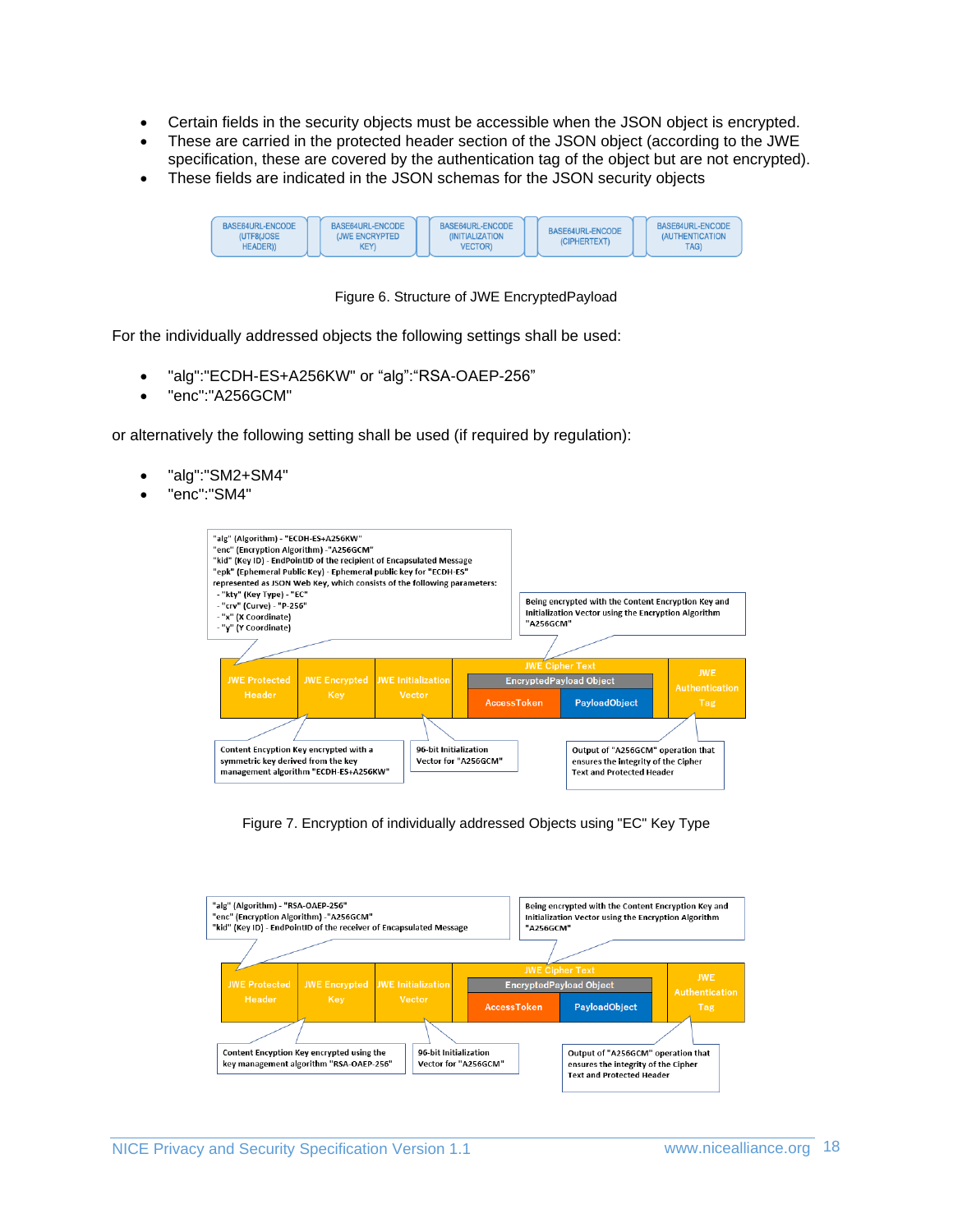#### Figure 8. Encryption of individually addressed Objects using "RSA" Key Type

The choice of algorithm is determined by the NICE License Authority.

The specific definitions of the ECDH-ES, A256KW, RSA-OAEP-256 and A256GCM algorithms can be found in RFC 7518 . The definitions of the SM2 and SM4 algorithms are available from CNNIC.

Any message which indicates a different algorithm from the above shall be rejected as an invalid message.

All Management, Control and Privacy Objects shall be signed by the party issuing these objects.



Figure 9. Signing of Privacy, Management and Control Objects

The following parameters defined in RFC 7515 are compulsory for JSON objects:

- "kid" (Key ID) Header Parameter
- "alg" (Algorithm) Header Parameter "ES256" or "PS256" shall be used
- "x5c" (X.509 Certificate Chain) Header Parameter given in certificate chain up to root certificate, but excluding NICE LA Root Certificate

#### [▲](#page-0-0) [Top](#page-0-0)

## <span id="page-18-1"></span><span id="page-18-0"></span>**9. Management API**

## 9.1. GetPrivacyObject

#### **Function**

The Device or App shall be capable of requesting the Privacy Object configuration form the NICE Account Server. The Device or App may request the Privacy Object by referencing the SceneEncryptionKeyID carried in the Privacy Object or the PrivacyObjectID for the PrivacyObject.

In case only the SceneEncryptionKey is carried in the request the Privacy Management System shall determine whether the entity requesting the Privacy Object is entitled to receive the key and will either provide an existing Privacy Object or generate a new Privacy Object to provide the key to the entity.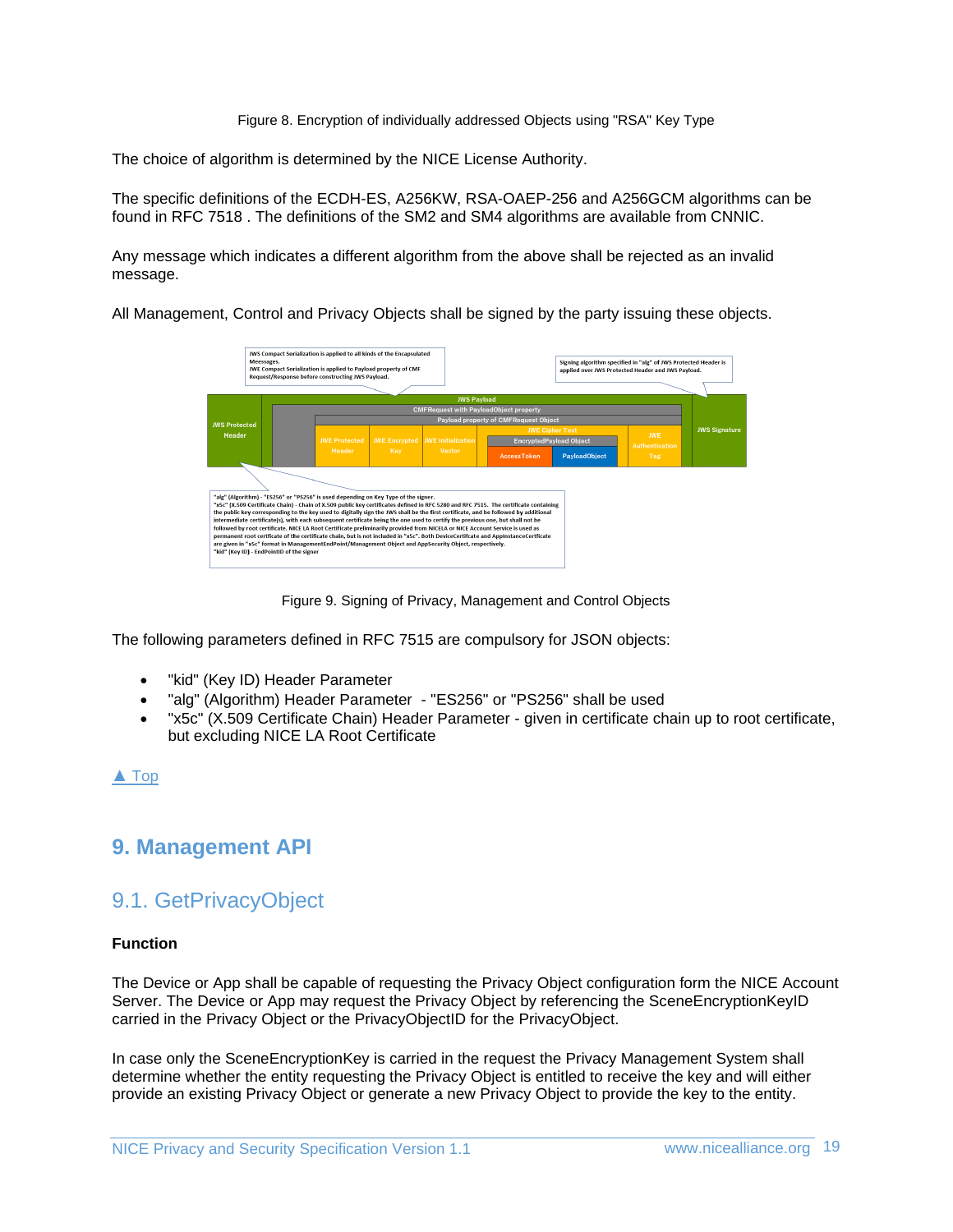#### **Protocol(s) Used to Make Calls**

WebAPI

#### **Direction**

| Caller | DEVICE,<br>APP |
|--------|----------------|
| Callee | <b>NICEAS</b>  |

#### **Request**

PrivacyObjectID

#### **Acknowledgement Parameters**

Privacy Object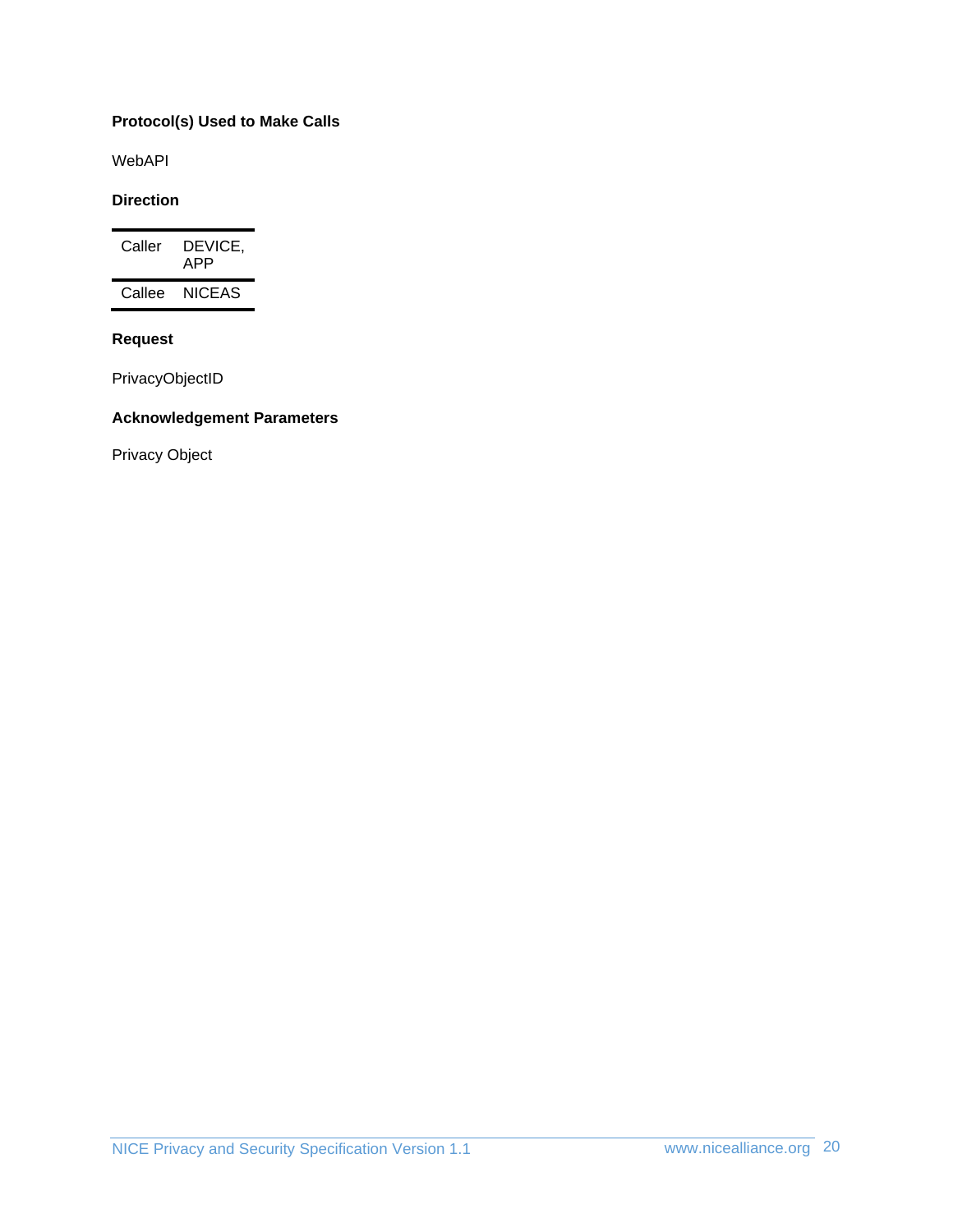# <span id="page-20-1"></span><span id="page-20-0"></span>**10. Data Objects**

# 10.1. Privacy Object

The following code block is the **JSON schema** for the **Privacy Object**. The SceneEncryptionKey that is carried in the object is the actual SceneEncryptionKey value that is used to encrypt or decrypt the encrypted SceneData or SceneMarks. The SceneEncryptionKeyID provided in the Privacy Object shall correspond to the SceneEncryptionKeyID that is defined in the SceneMode for the encryption of SceneMarks or SceneData. The Device shall use this SceneEncryptionKeyID when requesting the Privacy Object corresponding to encrypted SceneData or SceneMarks.

The Privacy Object contains restrictions on processing that shall be enforced when either the SceneData or SceneMarks are decrypted.

Where a Device is generating SceneMarks or SceneData, the SceneMode shall define whether encryption is required and the SceneEncryptionKeyID that shall be used for encryption. The Device shall ensure that it either has a valid Privacy Object stored on the device which corresponds to the SceneEncryptionKeyID or shall request the Privacy Object from the NICEAS Privacy Server using the SceneEncryptionKeyID as a reference. The Device shall use the SceneEncryptionKey that corresponds to the SceneEncryptionKeyID that is delivered in the SceneEncryptionKey field in the Privacy Object.

The entities which consume SceneData and SceneMarks shall use the SceneEncryptionKey in the Privacy Object to decrypt encrypted SceneData and SceneMarks.

A Privacy Object is a **JSON object** that contains the following information:

- 1. EndPointID: Identity of the Entity that is being enabled to access the data.
- 2. PrivacyObjectID: Unique ID of the Privacy Object issued by Privacy Management Service.
- 3. StartDateTime: Date and Time from when object may be processed.
- 4. EndDateTime: Time from which the Privacy Object is no longer valid and may longer be processed.
- 5. SceneEncryptionKey. Object containing SceneEncryptionKey and SceneEncryptionKeyID that is used to decrypt or decrypt Data.

The following cryptographic operations shall be performed on all Privacy Objects.

- 1. A signature that is generated using the Private Key of NICE Account Service. The Privacy Object shall be rejected if this signature check fails in any way.
- 2. The payload of the Privacy Object is encrypted using the public key of the device, application or service that is consuming the Privacy Object. This encryption is described in the section covering JSON encryption and signing.

#### **Schema**

```
{
     "$schema": "http://json-schema.org/draft-06/schema#",
     "type": "object",
     "title": "Privacy",
     "description": "Used to distribute SceneEncryptionKeys and rules for the usage of 
SceneEncryptionKeys.",
     "properties": {
         "Version": {
             "type": "string",
```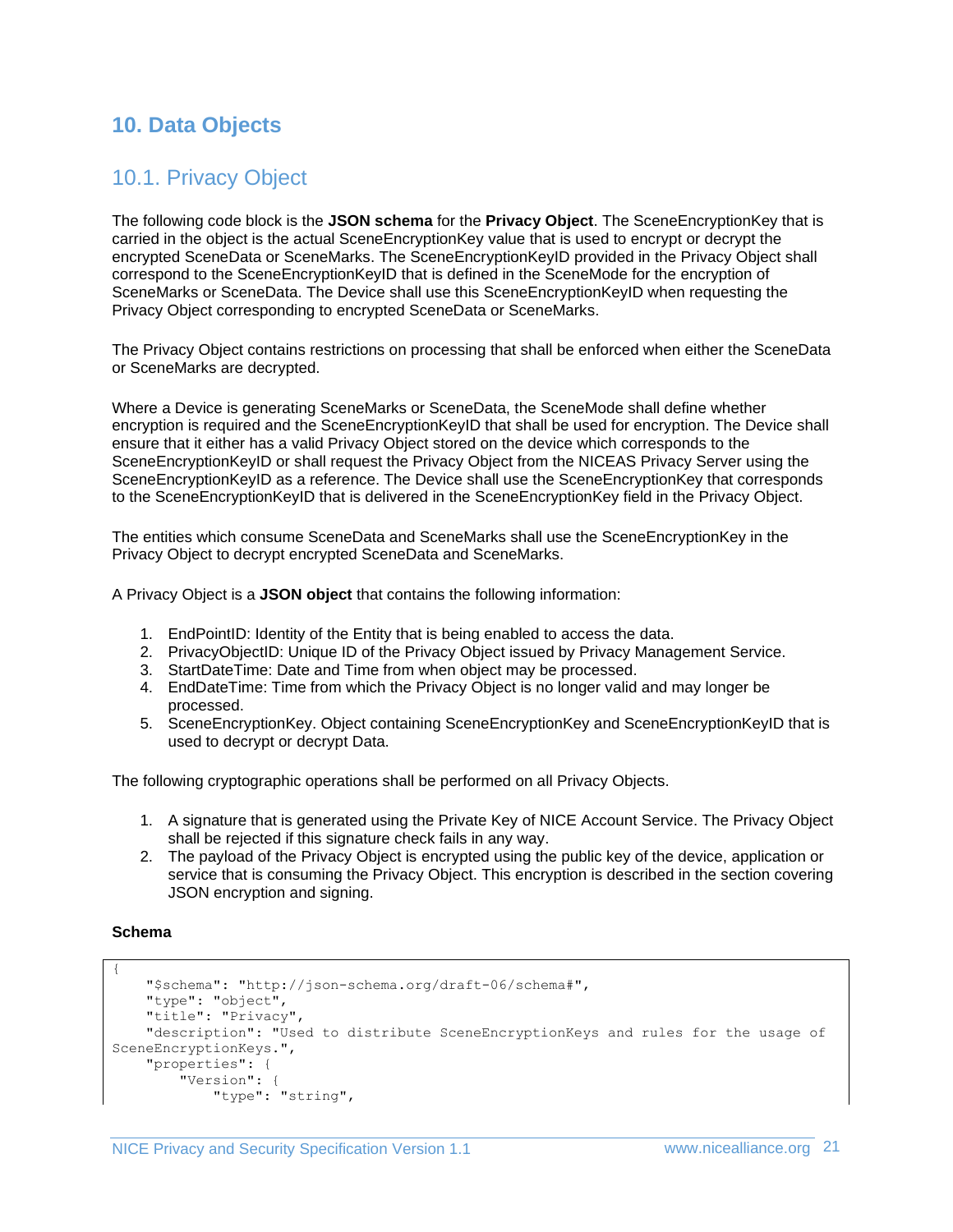```
 "enum": [
                 "1.0"
 ]
         },
         "EndPointID": {
             "type": "string",
             "description": "Identity of client that is being allowed access to the 
data"
 },
 "PrivacyObjectID": {
            "type": "string",
             "description": "Unique ID of Privacy Object issued by Privacy Management 
Service"
         },
         "StartDateTime": {
             "type": "string",
             "description": "Date and Time from when object may be processed."
         },
         "EndDateTime": {
            "type": "string",
             "description": "Time from which the object is no longer valid and may 
longer be processed."
         },
         "SceneEncryptionKey": {
             "$ref": "Definitions.json#/definitions/SceneEncryptionKey"
 }
     },
     "required": [
         "PrivacyObjectID",
         "StartDateTime",
         "EndDateTime",
         "EndPointID",
         "Version"
     ]
}
```
# <span id="page-21-0"></span>10.2. PrivacyObjectID

This object is used to indicate which Privacy Object is being requested. The Privacy Object may be identified by the specific PrivacyObjectID for that Privacy Object or the SceneEncryptionKey which is contained in the Privacy Object.

#### **Schema**

```
{
     "$schema": "http://json-schema.org/draft-06/schema#",
     "type": "object",
     "title": "PrivacyObjectID",
     "description": "Privacy Object ID that is being requested. The PrivacyObject may 
be referenced by the PrivacyObjectID or the SceneEncryptionKey.",
     "properties": {
         "Version": {
             "type": "string",
             "enum": [
                 "1.0"
 ]
         },
         "PrivacyObjectID": {
             "type": "string",
```